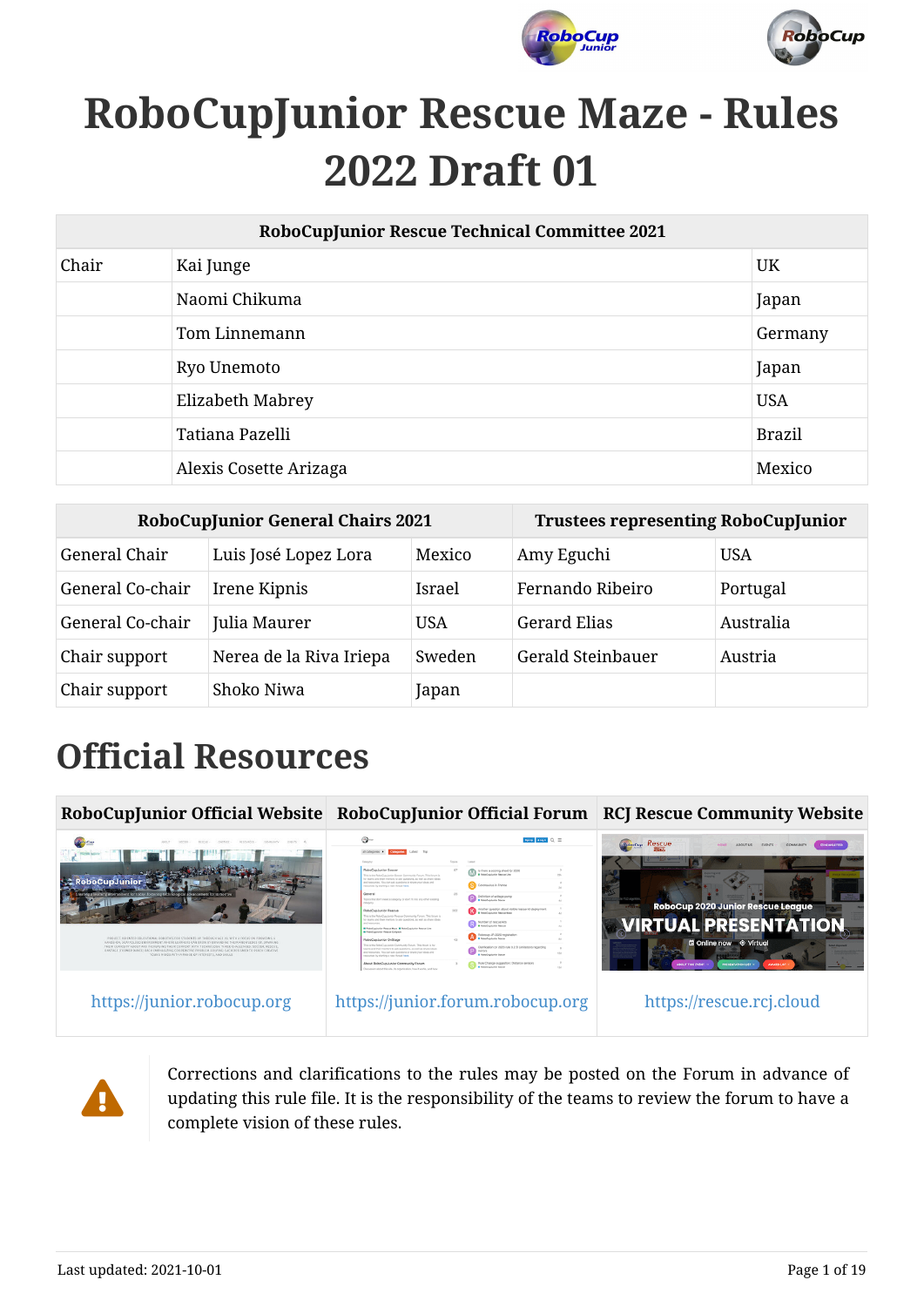



# **Before you read the rules**



Please read through the [RoboCupJunior General Rules](https://junior.robocup.org/robocupjunior-general-rules/) before proceeding on with these rules, as they are the premise for all rules. The English rules published by the RoboCupJunior Rescue Technical Committee are the only first draft rules for RoboCupJunior Rescue Maze 2022. The translated versions that can be published by each regional committee are only reference information for non-English speakers to better understand the rules. It is the responsibility of the teams to have read and understood the official rules.

# **Scenario**

The land is simply too dangerous for humans to reach the victims. Your team has been given a difficult task. The robot must be able to carry out a rescue mission in a fully autonomous mode with no human assistance. The robot must be durable and intelligent enough to navigate through treacherous terrain with hills, uneven land and rubble without getting stuck. The robot must search for victims, dispense rescue kits, and signal the position of the victims so the humans can take over. Time and technical skills are essential! Come prepared to be the most successful rescue team.

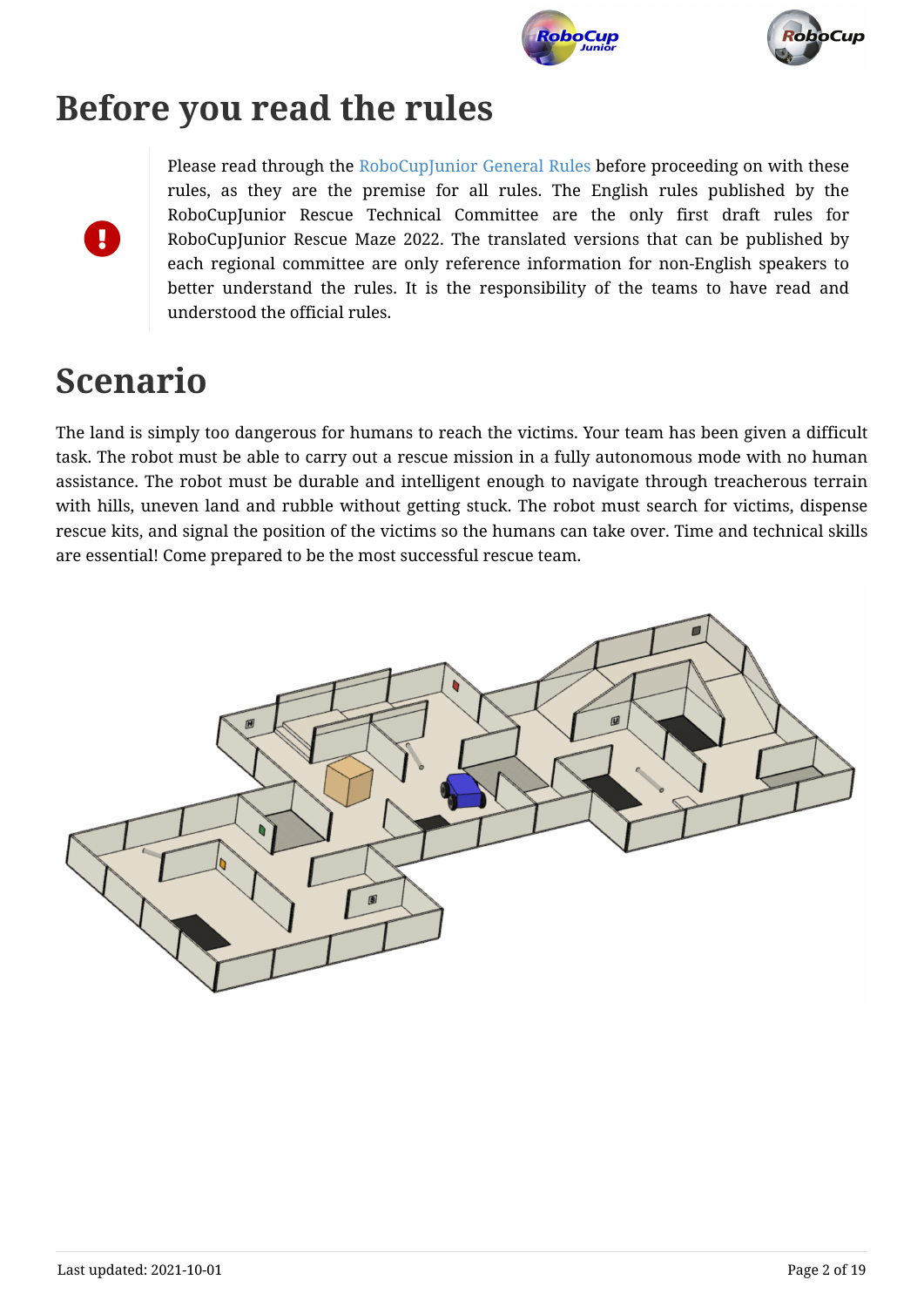



# **Summary**

The robot needs to search through a maze for victims. The robot is not supposed to find the fastest path through the maze, instead it should explore as much of the maze as possible. The robot will be awarded 5, 10, 15, or 30 points for each coloured, heated, or visual victim detected, dependant on its location in the field. If the robot can successfully deliver a rescue kit close to a victim, it will earn an additional 10 points per rescue kit. The number of maximum additional points is dependent on the type of victim as follows.

- 10 points for a heated victim
- 30 points for a harmed visual victim
- 20 points for a stable visual victim
- No additional points for an unharmed visual victim
- 10 points for a red coloured victim
- 10 points for a yellow coloured victim
- No additional points for a green coloured victim

If the robot is stuck in the maze, it can be restarted at the last visited checkpoint. A reflective floor indicates checkpoints so the robot can save the position to a map (if it uses a map) in a non-volatile medium and restore it in case of a restart. The robot must also avoid areas with a black floor.

If the robot can find its way back to the beginning of the maze after exploring the whole maze it will receive an exit bonus. The robot will also earn a reliability bonus if the robot can exit the maze with a minimum number of restarts. If the robot can find its way back to the beginning after exploring the maze it will receive 10 bonus points per identified victim as an exit bonus.

The robot can earn additional points by navigating the following obstacles:

- 10 points for going up or down a ramp
- 10 points for each visited checkpoint
- 5 points for passing through each tile with speed bumps
- 5 points for navigating a set of stairs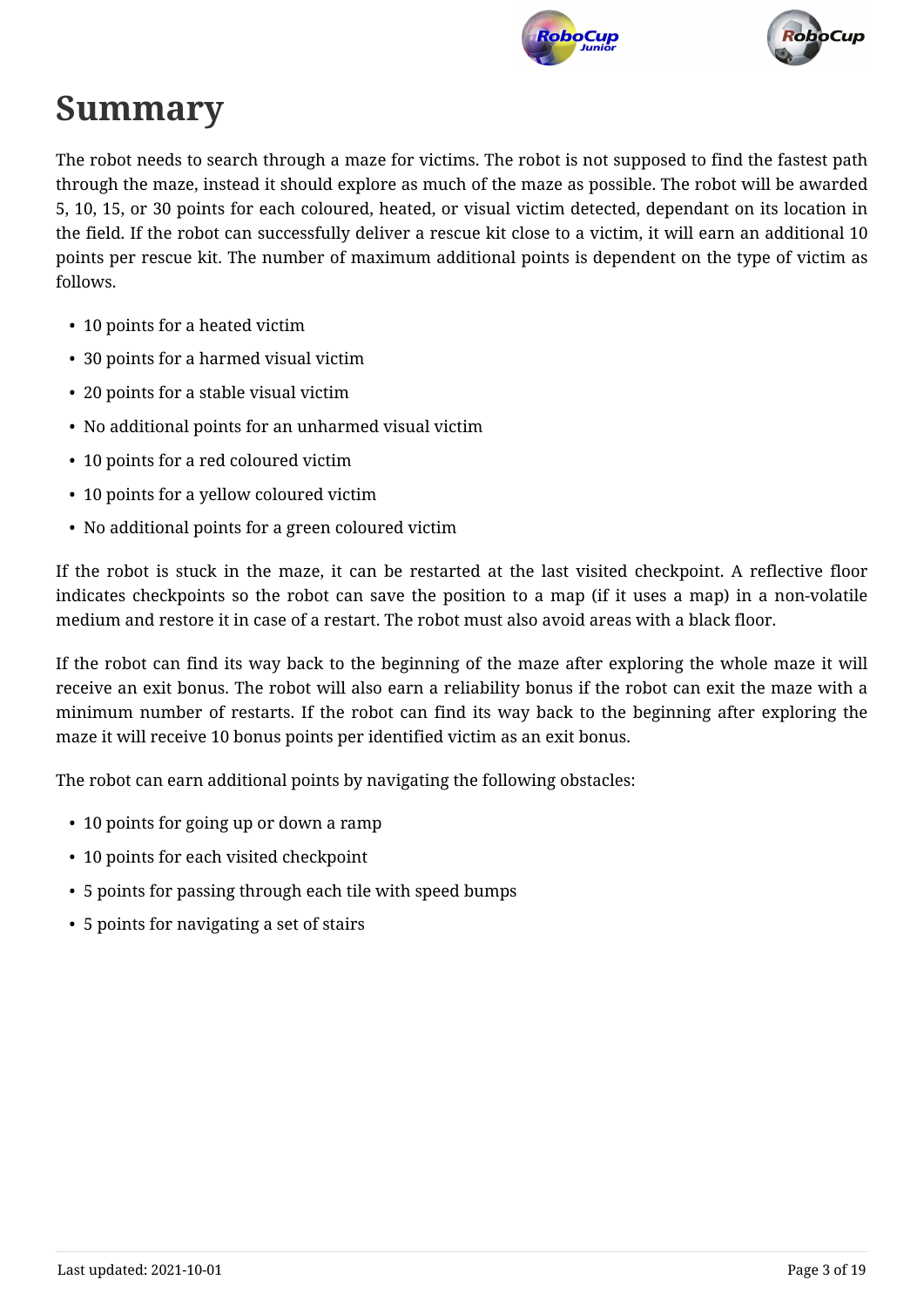



# **Contents**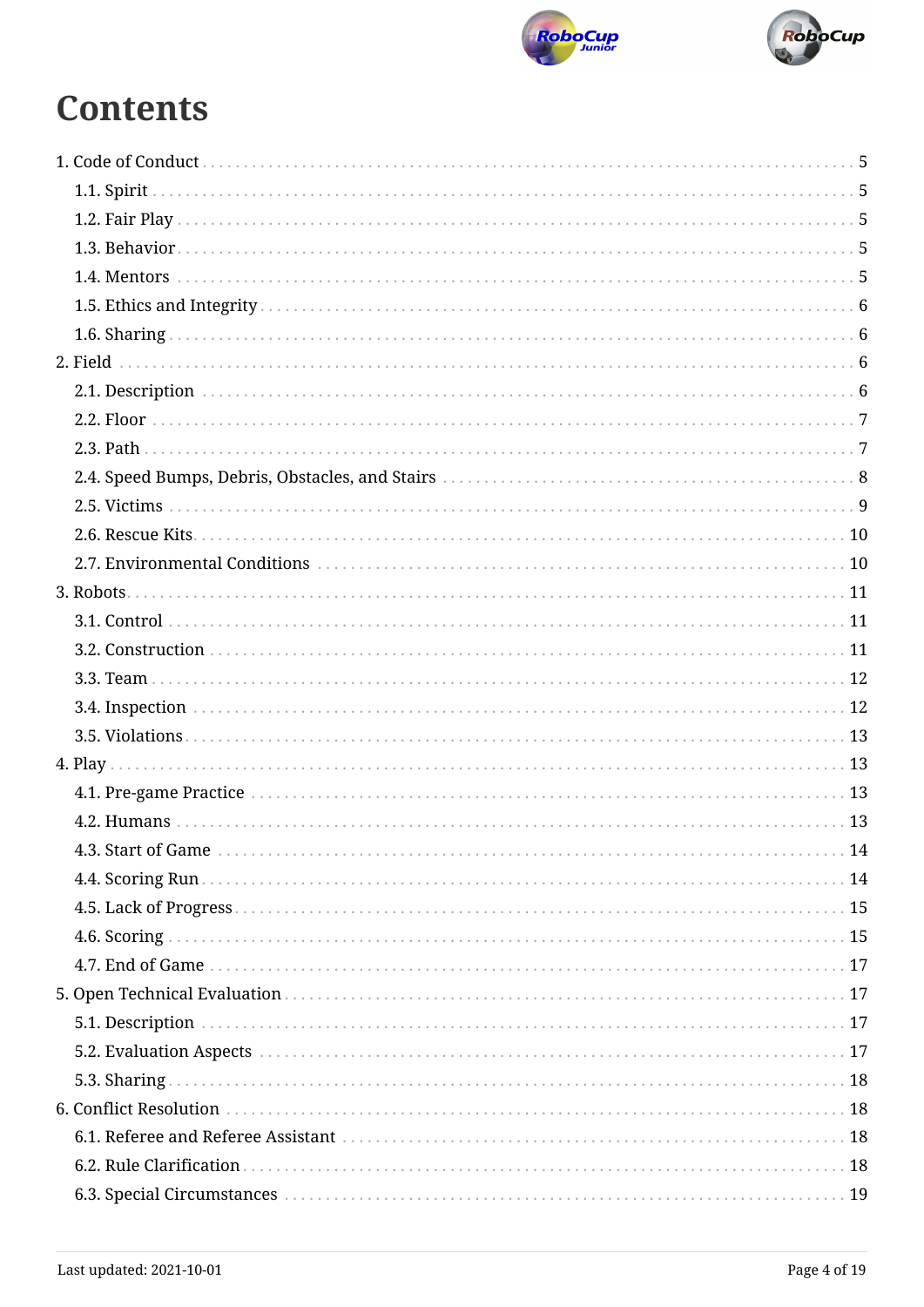



# <span id="page-4-0"></span>**1. Code of Conduct**

# <span id="page-4-1"></span>**1.1. Spirit**

- 1. It is expected that all participants (students and mentors alike) respect the aims and ideals of RoboCupJunior as set out in our mission statement.
- 2. The volunteers, referees and officials will act within the spirit of the event to ensure the competition is competitive, fair and, most importantly, fun.
- 3. **It is not whether you win or lose, but how much you learn that counts!**

### <span id="page-4-2"></span>**1.2. Fair Play**

- 1. Robots that cause deliberate or repeated damage to the field will be disqualified.
- 2. Humans that cause deliberate interference with robots or damage to the field will be disqualified.
- 3. It is expected that the aim of all teams is to participate fairly.

### <span id="page-4-3"></span>**1.3. Behavior**

- 1. Each team is responsible for verifying the latest version of the rules on the RoboCupJunior Official website, and additional clarifications/corrections on the official forum made by the RoboCupJunior Rescue Committee prior to the competition.
- 2. Participants should be mindful of other people and their robots when moving around the tournament venue.
- 3. Participants are not allowed to enter setup areas of other leagues or other teams, unless explicitly invited to do so by team members.
- 4. Teams will be responsible for checking updated information (schedules, meetings, announcements, etc.) during the event. Updated information will be provided on notice boards in the venue, on the local competition website, and/or the RoboCup or RoboCupJunior websites if possible.
- 5. Participants and their companions who misbehave may be asked to leave the venue and risk being disqualified from the tournament.
- 6. These rules will be enforced equally to all participants at the discretion of the referees, officials, tournament organizers and local law enforcement authorities.
- 7. Teams are expected to be present at the venue early on the setup day as important activities will occur. These activities include, but are not limited to: registration, participation raffle, interviews, captains and mentor's meetings, among others.

## <span id="page-4-4"></span>**1.4. Mentors**

1. Non-team members (mentors, teachers, parents and other family, chaperones, translators and other adult team members) are not allowed in the student work area.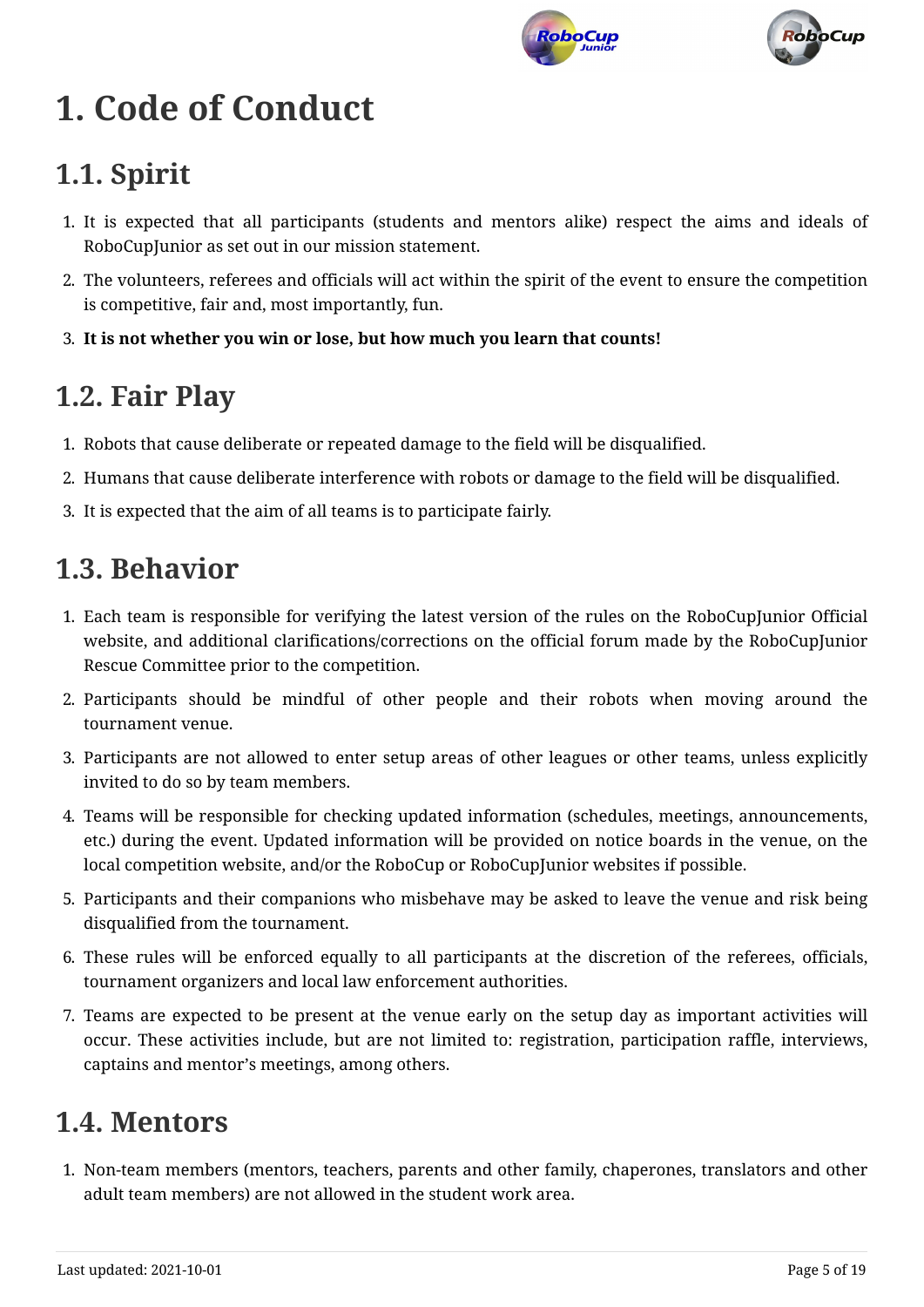



- 2. Mentors are not permitted to be involved in building, repairing, or programming their team's robots both before and during the competition.
- 3. Mentor interference with robots or referee decisions will result in a warning in the first instance. If this behavior recurs, the team could face a possible elimination from the tournament.
- 4. Robots have to be the work of the students. Any robot that appears to be identical to another robot may be prompted for re-inspection.

# <span id="page-5-0"></span>**1.5. Ethics and Integrity**

- 1. Fraud and misconduct are not condoned. Fraudulent acts may include the following:
	- a. Mentors working on the software or hardware of student's robot(s) during the competition.
	- b. More experienced/advanced groups of students may provide advice but should not do the work for other groups. Otherwise, the team risks being disqualified.
- 2. RoboCupJunior reserves the right to revoke an award if fraudulent behavior can be proven after the award ceremony takes place.
- 3. If it is evident that a mentor intentionally violates the code of conduct, and modifies and works on the student's robot(s) during the competition, the mentor will be banned from future participation in RoboCupJunior competitions.
- 4. Teams that violate the code of conduct can be disqualified from the tournament. It is also possible to disqualify a single team member from further participation in the tournament.
- 5. In less severe cases of violations of the code of conduct, a team will be given a warning. In severe or repeated cases of violations of the code of conduct, a team can be disqualified immediately without warning.

# <span id="page-5-1"></span>**1.6. Sharing**

- 1. The spirit of world RoboCup competitions is that any technological and curricular developments should be shared with other participants after the tournament. This furthers the mission of RoboCupJunior as an educational initiative.
- 2. Any developments may be published on the RoboCupJunior website after the event.
- 3. Participants are strongly encouraged to ask questions to their fellow competitors to foster a culture of curiosity and exploration in the fields of science and technology.

# <span id="page-5-2"></span>**2. Field**

# <span id="page-5-3"></span>**2.1. Description**

- 1. The field layout will consist of a collection of tiles with a horizontal floor, a perimeter wall, ramps, and walls within the field.
- 2. All tiles are defined as a 30 cm x 30 cm space.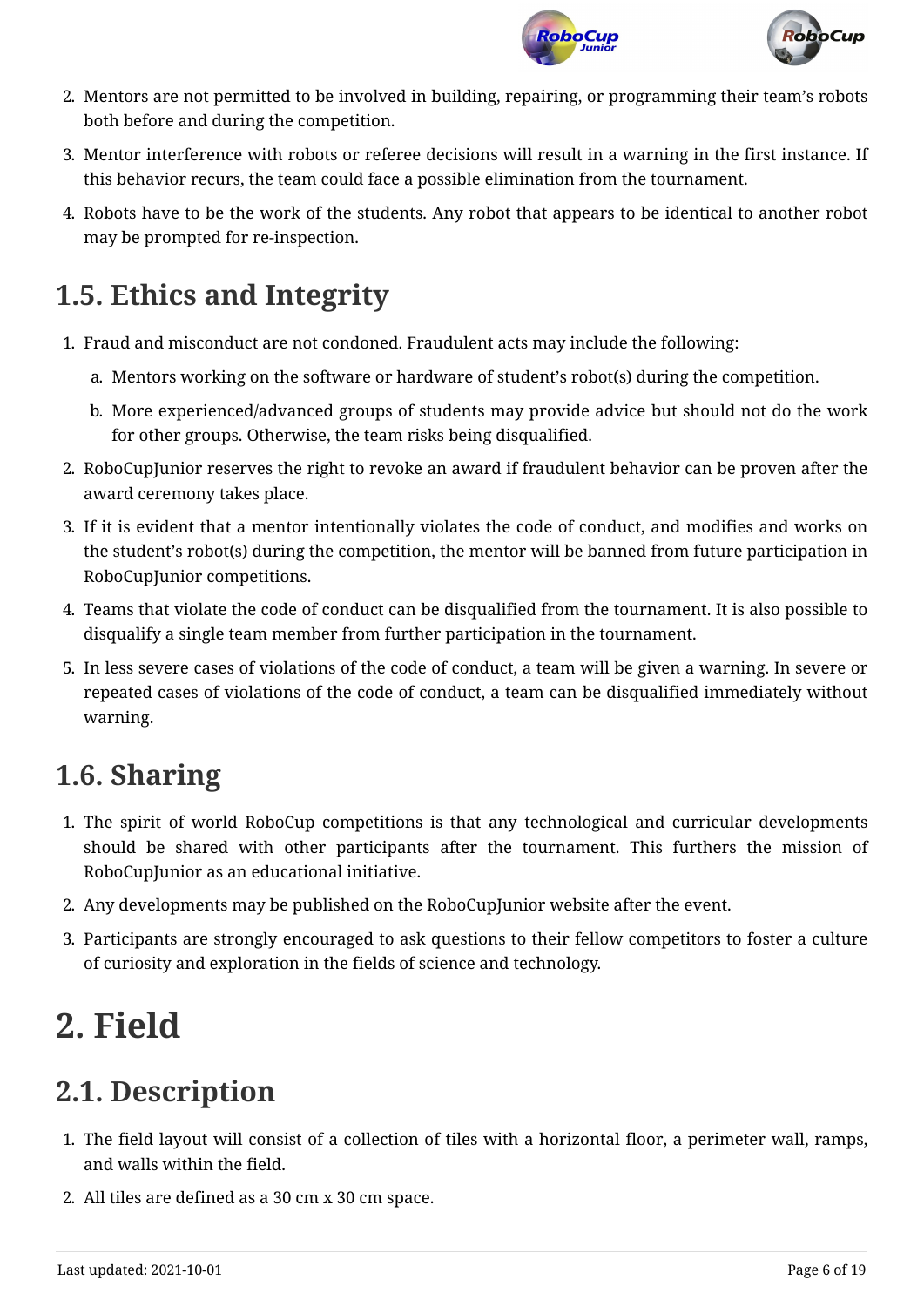

- 3. All walls used to create the maze are at least 15 cm high from any floor or the peaks of stairs, 30 cm in length, and are mounted on the edges of the tiles.
- 4. Tiles will be used as ramps. They will have an incline with a maximum of 25 degrees from the horizontal and are always straight.





## <span id="page-6-0"></span>**2.2. Floor**

- 1. Floors may be either smooth or textured (like linoleum or carpet) and may have deviations of up to 3 mm in height between the tiles. There may be holes in the floor (approximately 5 mm in diameter), for fastening walls.
- 2. Black tiles:
	- a. Black tiles in the field represent holes, which the robot must avoid.
	- b. Black tiles will be ad randomly at the start of each game.
	- c. Black tiles may or may not be completely fixed to the floor.
- 3. Silver tiles:
	- a. Silver tiles in the field represent checkpoints.
	- b. Silver tiles will be placed randomly at the start of each game.
	- c. Silver tiles may or may not be completely fixed to the floor.

#### <span id="page-6-1"></span>**2.3. Path**

- 1. Walls may or may not lead to the starting tile by following the left/right most wall consistently. Walls that lead to the starting tile are called "linear walls". The walls that do NOT lead to the starting tile are called "floating walls".
- 2. Black tiles will affect the determination of wall type (linear or floating), since they can be considered as virtual walls.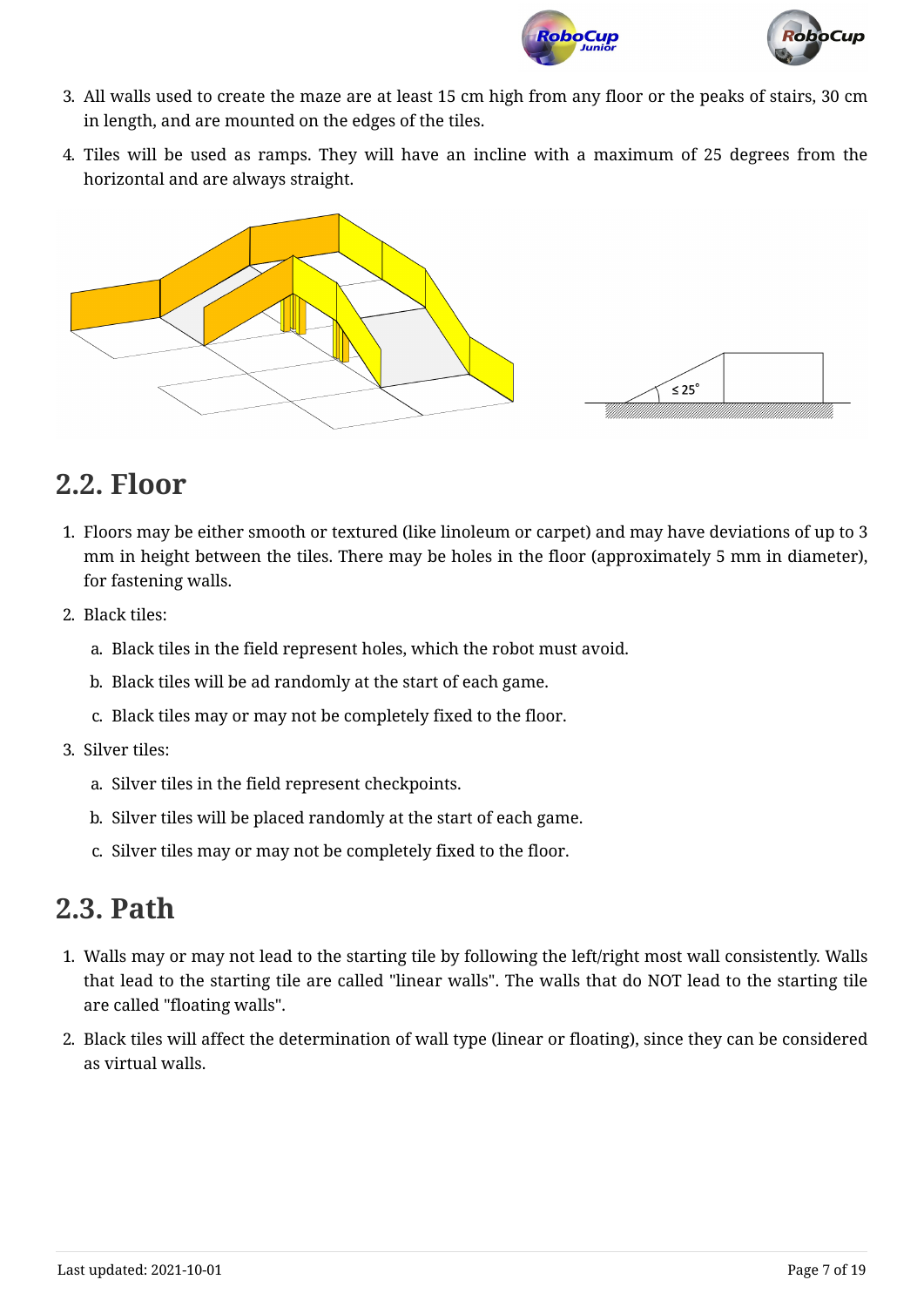

- 3. Teams must prepare for the pathways to be slightly smaller in dimension (±10% variation on the tile size) than a tile due to the nature of placing walls.
- 4. Pathways for the robot are intended to be of the width of the tile and may open into foyers wider than the pathways.
- 5. One of the outermost tiles is the starting tile, where a robot should start and exit the run.
- <span id="page-7-1"></span>6. Walls may be removed, added or changed just before a scoring run starts to prevent teams premapping the layout of the fields. Organizers will do their best to not change the length or difficulty of the maze when introducing these changes.

### <span id="page-7-0"></span>**2.4. Speed Bumps, Debris, Obstacles, and Stairs**

- 1. Speed bumps are fixed to the floor and have a maximum height of 2 cm.
- 2. Debris is not fixed to the floor and has a maximum height of 1 cm.
- 3. Obstacles:
	- a. have minimum height of 15 cm.
	- b. may consist of any large, heavy items.
	- c. may be fixed to the floor.
	- d. may be any shape including rectangular, pyramidal, spherical or cylindrical.
- 4. An obstacle may be placed in any location where at least 20 cm is left between the obstacle and any wall.
- 5. Obstacles that are moved or knocked over must remain where they are moved or fall and will not be reset during the scoring run.
- 6. Stairs of path x 30 cm space and maximum height is 2 cm.
- 7. The incline of stairs (i.e.: the incline of a plate to the horizontal when placed on the stairs) will be less than 25 degrees.
- 8. Stairs will be placed between walls.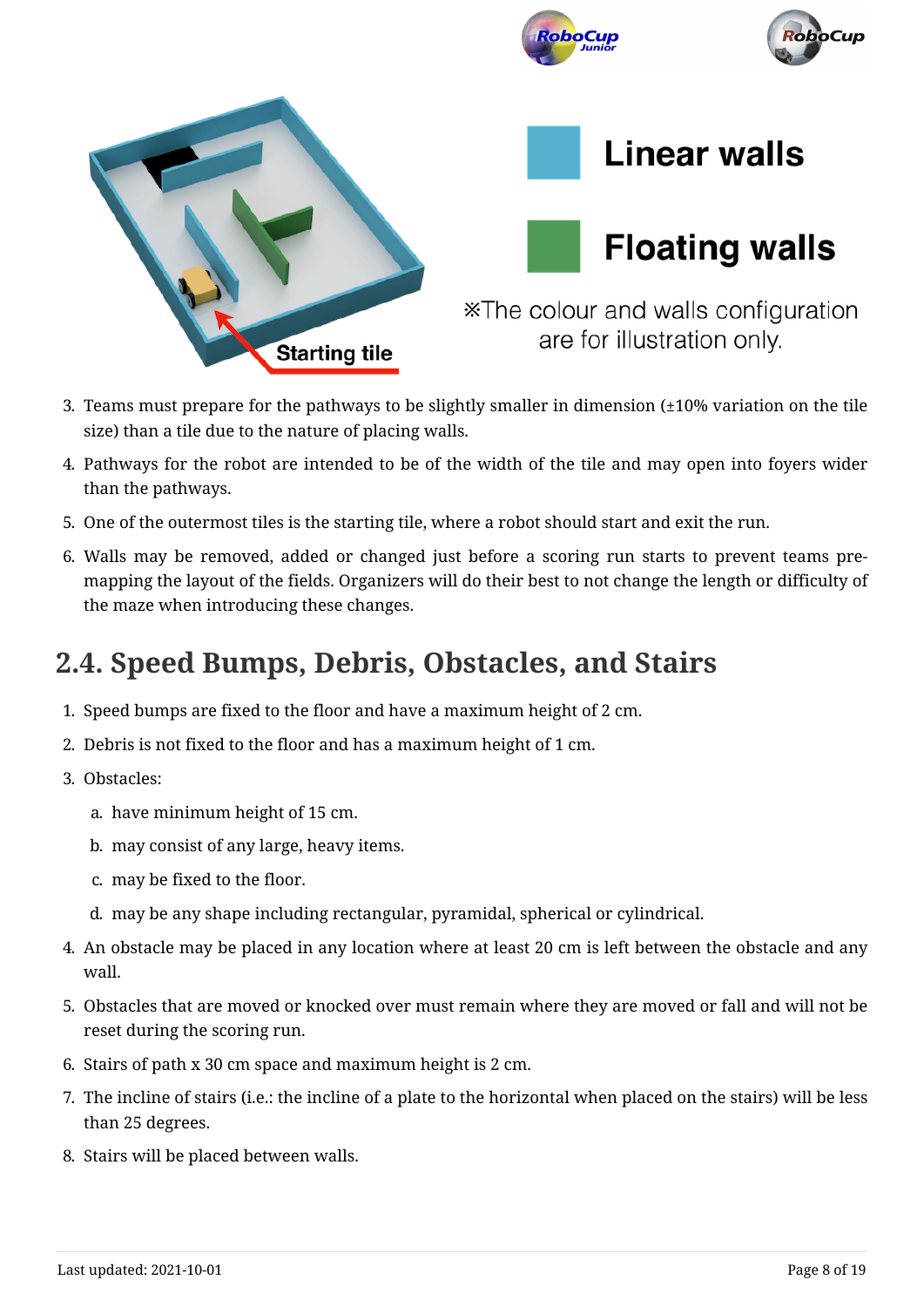





#### <span id="page-8-0"></span>**2.5. Victims**

- 1. There are three types of victims: heated victims, visual victims, and coloured victims.
- 2. Victims are located near the floor of the field (located about 7 cm above the floor, see the figure below).



- 3. Victims will never be located on walls facing black/silver tiles, tiles with obstacles/speedbumps/stairs, and ramps.
- 4. There may be objects that resemble victims in appearance but are not victims. Such objects should not be identified as victims by robots.
- 5. Each heated victim has a surface area greater than 16 cm $^2\!$ .
- 6. The temperature of the victim simulates human body temperature between 28°C to 40°C.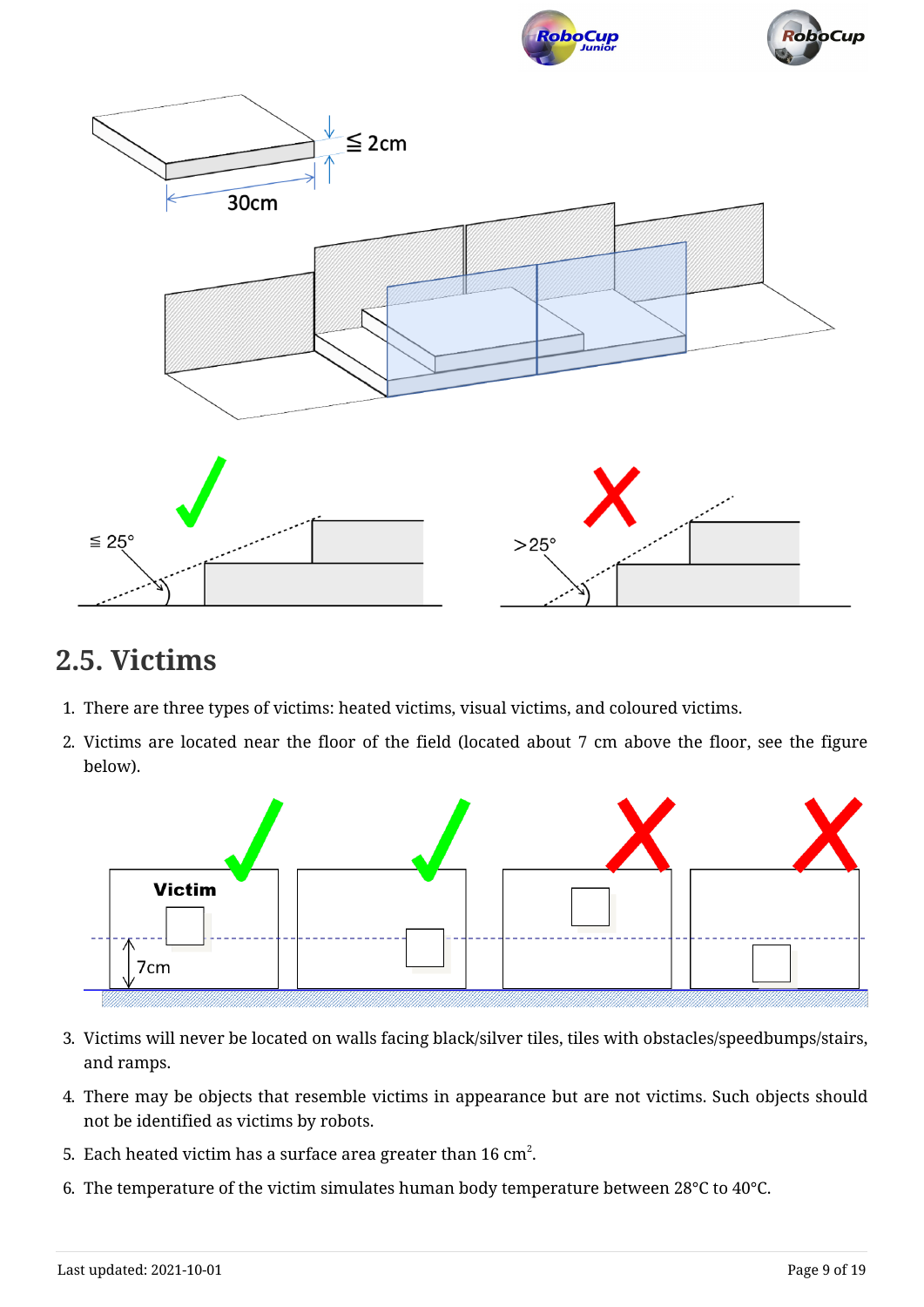



- 7. The organizers will try to keep a minimum difference of 10°C between heated victims' temperatures and the ambient temperature of the field.
- 8. Visual victims are uppercase letters printed on or attached to the wall. They are printed in black, using a sans serif typeface such as "Arial". Their height will be 4 cm. The letters represent the health status of the victim.
	- a. Harmed victim: H
	- b. Stable victim: S
	- c. Unharmed victim: U



9. Coloured victims are printed on or attached to a wall. Their size will be 16 cm². Three colours are used: red, yellow, and green.

#### <span id="page-9-0"></span>**2.6. Rescue Kits**

- 1. A rescue kit represents a basic health package distributed to a victim caught in a natural disaster. It symbolizes tools, medical supplies or devices used in the rescue process, such as GPS transponders or even something as simple as a light source.
- 2. Because we need to ensure that a rescue kit reaches the victim, it has to stay near the victim after the deployment. For example, it cannot roll away from or bounce away from the victim.
- 3. Each rescue kit must have a minimum volume of 1  $\mathrm{cm}^3.$
- 4. A robot can only carry a maximum number of 12 rescue kits.
- 5. Each team is responsible for their own rescue kit system, including bringing the rescue kits to the competition. The team captain is responsible for loading the rescue kits onto their robot and collecting it from the field with the referee's authorization after the end of the run.
- 6. Deployment of the rescue kit must be very clear to the referee.

# <span id="page-9-1"></span>**2.7. Environmental Conditions**

- 1. The environmental conditions at a tournament may be different from the conditions at home practice fields. Teams must come prepared to adjust their robots to the conditions at the venue.
- 2. Lighting and magnetic conditions may vary in the rescue field.
- 3. The field may be affected by magnetic fields (e.g. generated by under floor wiring and metallic objects). Teams should prepare their robots to handle such interference.
- 4. The field may be affected by unexpected lighting interference (e.g. such as camera flash from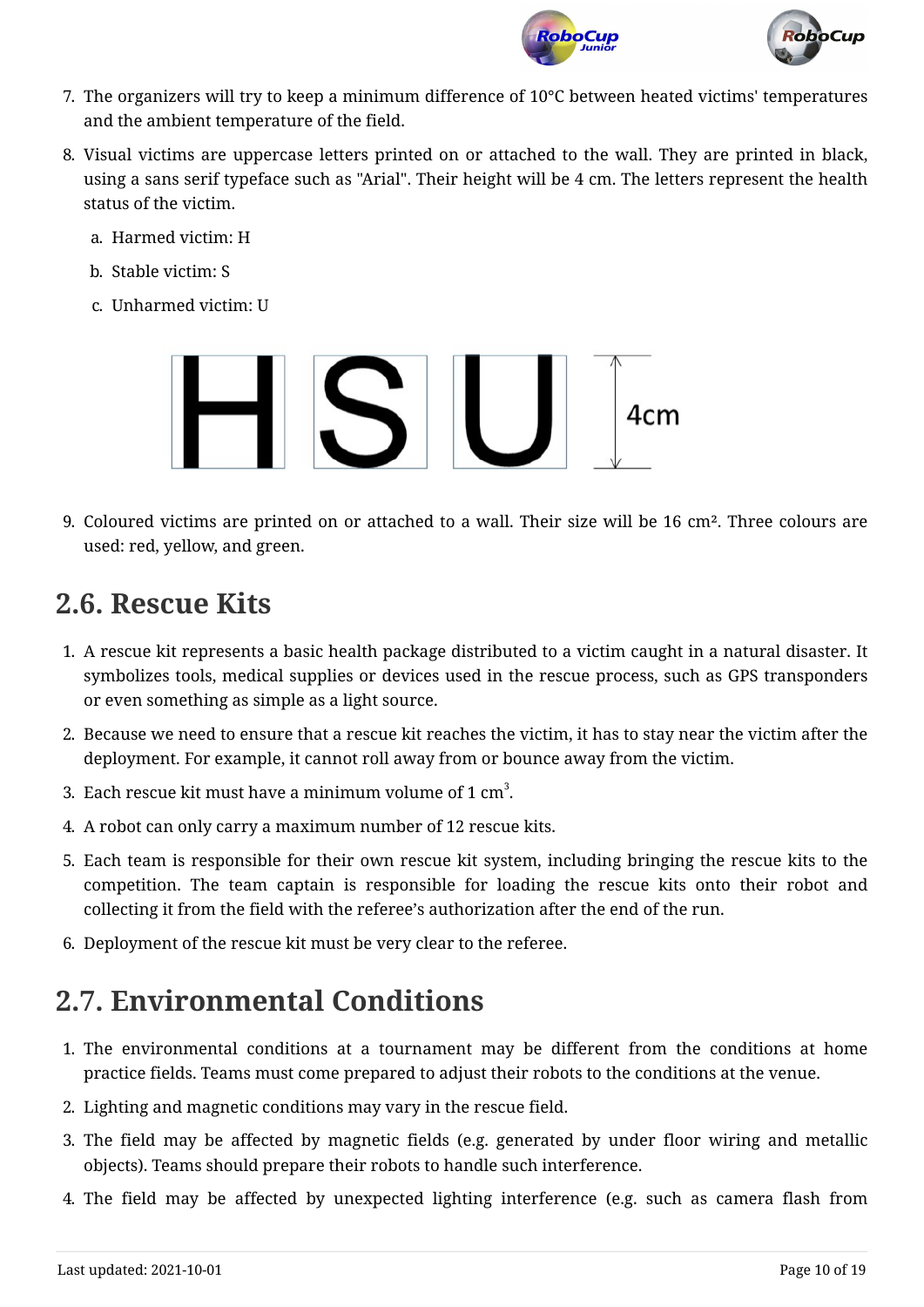



spectators). Teams should prepare their robots to handle such interference.

- 5. The RoboCupJunior Rescue Committee will try their best to fasten the walls onto the field floor so that the impact from contact should not affect the robot.
- 6. All measurements in the rules have a tolerance of  $\pm 10\%$ .
- 7. Objects to be detected by the robot will be distinguishable from the environment by their colour, shape or heat signature.

# <span id="page-10-0"></span>**3. Robots**

#### <span id="page-10-1"></span>**3.1. Control**

- 1. Robots must be controlled autonomously. The use of a remote control, manual control, or passing information (by external sensors, cables, wirelessly, etc.) to the robot is not allowed.
- 2. Robots must be started manually by the team captain.
- 3. Robots may utilize various maze navigation algorithms. Any pre-mapped type of dead reckoning (movements preprogrammed based on known locations or placement of features in the field) is prohibited.
- 4. A robot must not damage any part of the field in any way.

#### <span id="page-10-2"></span>**3.2. Construction**

- 1. The height of a robot must not exceed 30 cm.
- 2. Robots may not have any sensors or devices that enables it to 'see' over the walls.
- 3. Any robot kit or building blocks, either available on the market or built from raw hardware, may be used as long as the design and construction are primarily and substantially the original work of the students (see section 3.5. below).
- 4. Teams are not permitted to use any commercially produced robot kits or sensors components that are specifically designed or marketed to complete any single major task of RoboCupJunior Rescue. Robots that do not comply will face immediate disqualification from the tournament. If there is any doubt, teams should consult the RoboCupJunior Rescue Committee prior to the competition.
- 5. For the safety of participants and spectators, only lasers of class 1 and 2 are allowed. This will be checked during inspection. Teams using lasers must have the datasheet of the laser, and also must submit them prior to the competition as well as be able to show them during the competition.
- 6. Wireless communication must be used correctly as described on the [RoboCupJunior General Rules](https://junior.robocup.org/robocupjunior-general-rules/). Robots performing other types of wireless communication need to be deleted or disabled. If the robot has other forms of wireless communication equipment, the team needs to prove that they are disabled. Non-conforming robots may be immediately disqualified from the tournament.
- 7. Robots may incur damage by falling off the field, making contact with another robot, or making contact with field elements. The RoboCupJunior Rescue Committee cannot anticipate all potential situations where damage to the robot may occur. Teams should ensure that all active elements on a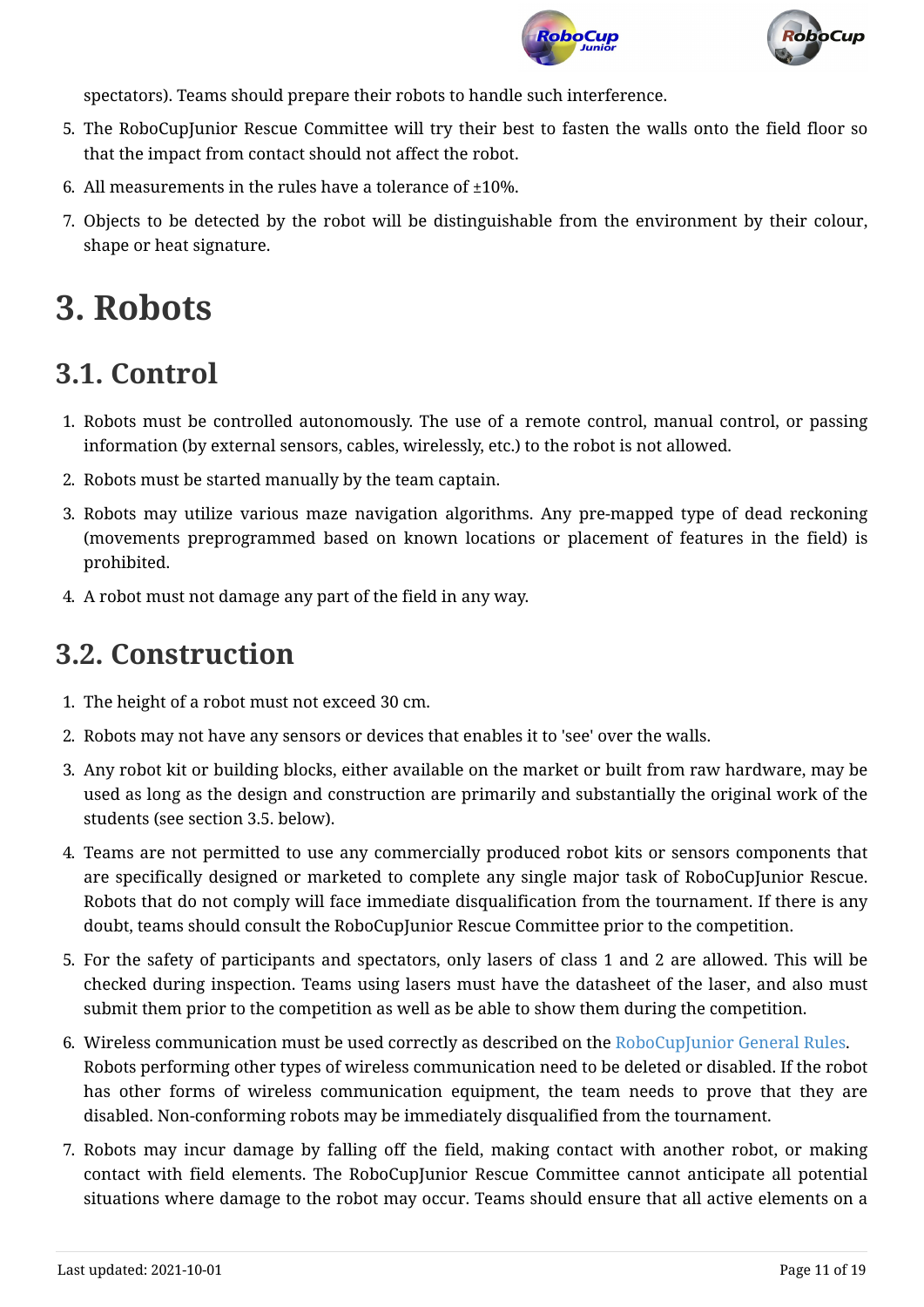



robot are properly protected with resistant materials. For example, electrical circuits must be protected from all human contact and direct contact with other robots and field elements.

- 8. When batteries are transported, moved, or charged, it is strongly recommended that safety bags be used. Reasonable efforts should be made to ensure that robots avoid short circuits and chemical or air leaks.
- 9. Robots must be equipped with a handle which is to be used to pick them up during the scoring run.
- <span id="page-11-2"></span>10. Robots must be equipped with a single binary switch or button, clearly visible to the referee, for restarting the robot when a lack of progress occurs.

#### <span id="page-11-0"></span>**3.3. Team**

- 1. Each team must have only one robot in the field.
- 2. Each team must comply with the [RoboCupJunior General Rules](https://junior.robocup.org/robocupjunior-general-rules/) regarding the number of members and each member's age.
- 3. A student can be registered on only one team across all RoboCupJunior leagues/sub-leagues.
- 4. A team is only allowed to participate in one league/sub-league in across all RoboCupJunior leagues/sub-leagues.
- 5. Each team member will need to explain their work and should have a specific technical role.
- 6. Mentors/parents are not allowed to be with the students during the competition. The students will have to govern themselves (without mentor's supervision or assistance) during the long stretch of hours at the competition.

## <span id="page-11-1"></span>**3.4. Inspection**

- 1. The robots will be scrutinized by a panel of referees before the start of the tournament and at other times during the competition to ensure that they meet the constraints described in these rules.
- 2. It is illegal to use a robot that is very similar to another team's robot from a previous year or the current year.
- 3. It is the responsibility of the team to have their robot re-inspected if their robot is modified at any time during the tournament.
- 4. Students will be asked to explain the operation of their robot in order to verify that construction and programming of the robot is their own work.
- 5. Students will be asked about their preparation efforts and may be requested to answer surveys and participate in video-taped interviews for research purposes.
- 6. All teams must complete a web form prior to the competition to allow referees to better prepare for the interviews. Instructions on how to submit the form will be provided to the teams prior to the competition.
- 7. All teams have to submit their source code prior to the competition. The source code will not be shared with other teams without the team's permission.
- 8. All teams must submit their engineering journal prior to the competition. The journals will not be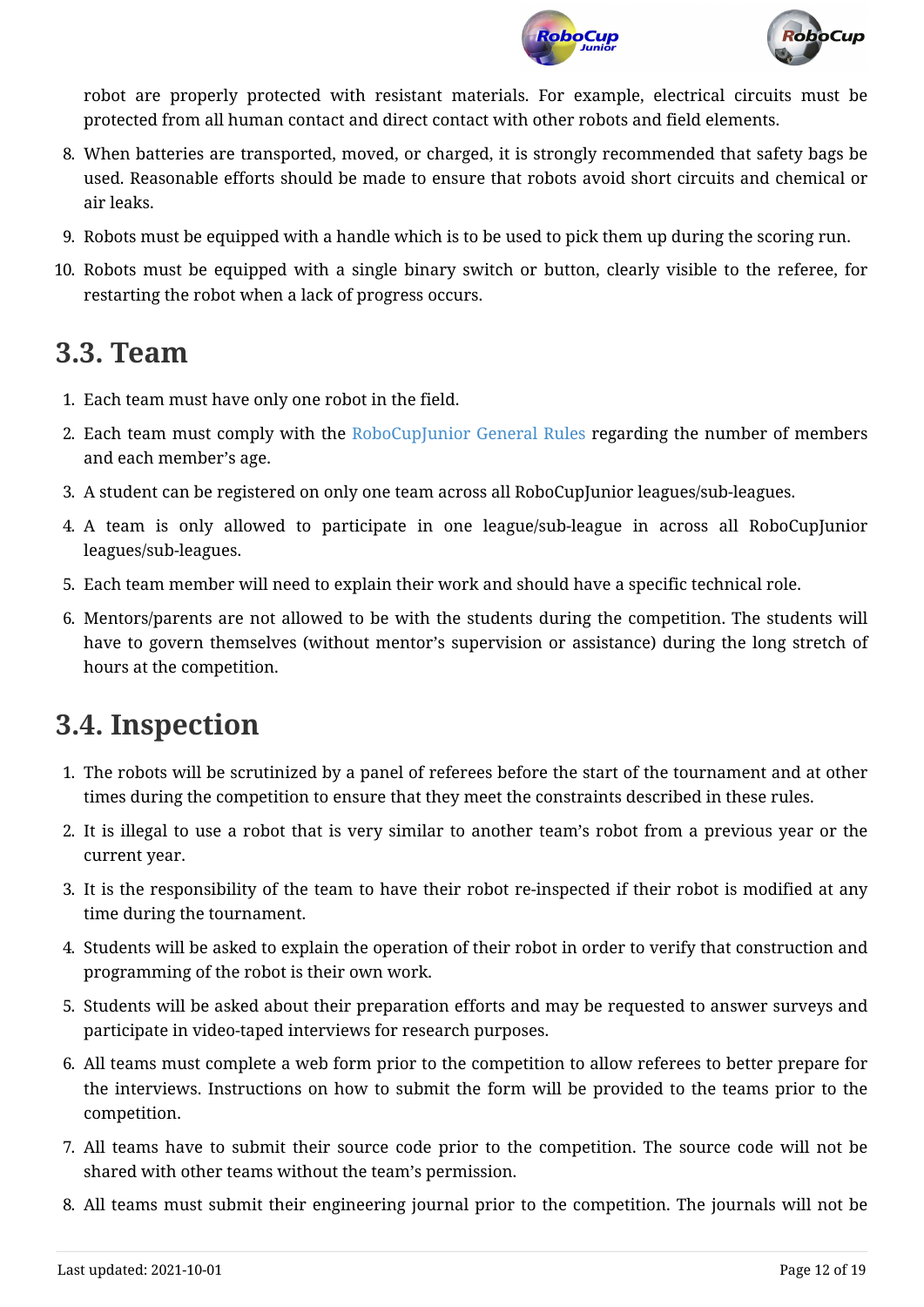



shared with other teams without the team's permission.



However, it is highly recommended that teams publicly share their engineering journal. With the teams that indicate that their engineering journals could be shared publicly during the registration process, the journal alongside their poster presentation will be shared through the RoboCupJunior Forum so that other teams could learn from them.

### <span id="page-12-0"></span>**3.5. Violations**

- 1. Any violations of the inspection rules will prevent the offending robot from competing until modifications are made and the robot passes inspection.
- 2. Modifications must be made within the time schedule of the tournament and teams cannot delay tournament play while making modifications.
- 3. If a robot fails to meet all specifications (even with modifications), it will be disqualified from that round (but not from the tournament).
- 4. No mentor assistance is allowed during the competition. (See [Section 1, "Code of Conduct"\)](#page-4-0)
- 5. Any violations of the rules may be penalized by disqualification from the tournament or the round or may result in a loss of points at the discretion of the referees, officials, RoboCupJunior Rescue Committee or RoboCupJunior General Chairs.

# <span id="page-12-1"></span>**4. Play**

## <span id="page-12-2"></span>**4.1. Pre-game Practice**

- 1. When possible, teams will have access to practice fields for calibration and testing throughout the competition.
- 2. Whenever there are dedicated independent fields for competition and practice, it is at the organizers' discretion if testing is allowed on the competition fields.

#### <span id="page-12-3"></span>**4.2. Humans**

- 1. Teams should designate one of their members as "captain" and another one as "co-captain". Only these two team members will be allowed access to the competition fields, unless otherwise directed by a referee. Only the captain will be allowed to interact with the robot during a scoring run.
- 2. The captain can move the robot only when they are told to do so by a referee.
- 3. Other team members (and any spectators) within the vicinity of the competition field have to stand at least 150 cm away from the field at all times, unless otherwise directed by a referee.
- 4. No one is allowed to touch the fields intentionally during a scoring run.
- 5. Any and all pre-mapping activities will result in immediate disqualification of the robot for the round. Pre-mapping is the act of humans providing the robot with information about the field (e.g.: location of walls, location of silver and black tiles, location and type of victims, etc.) prior to the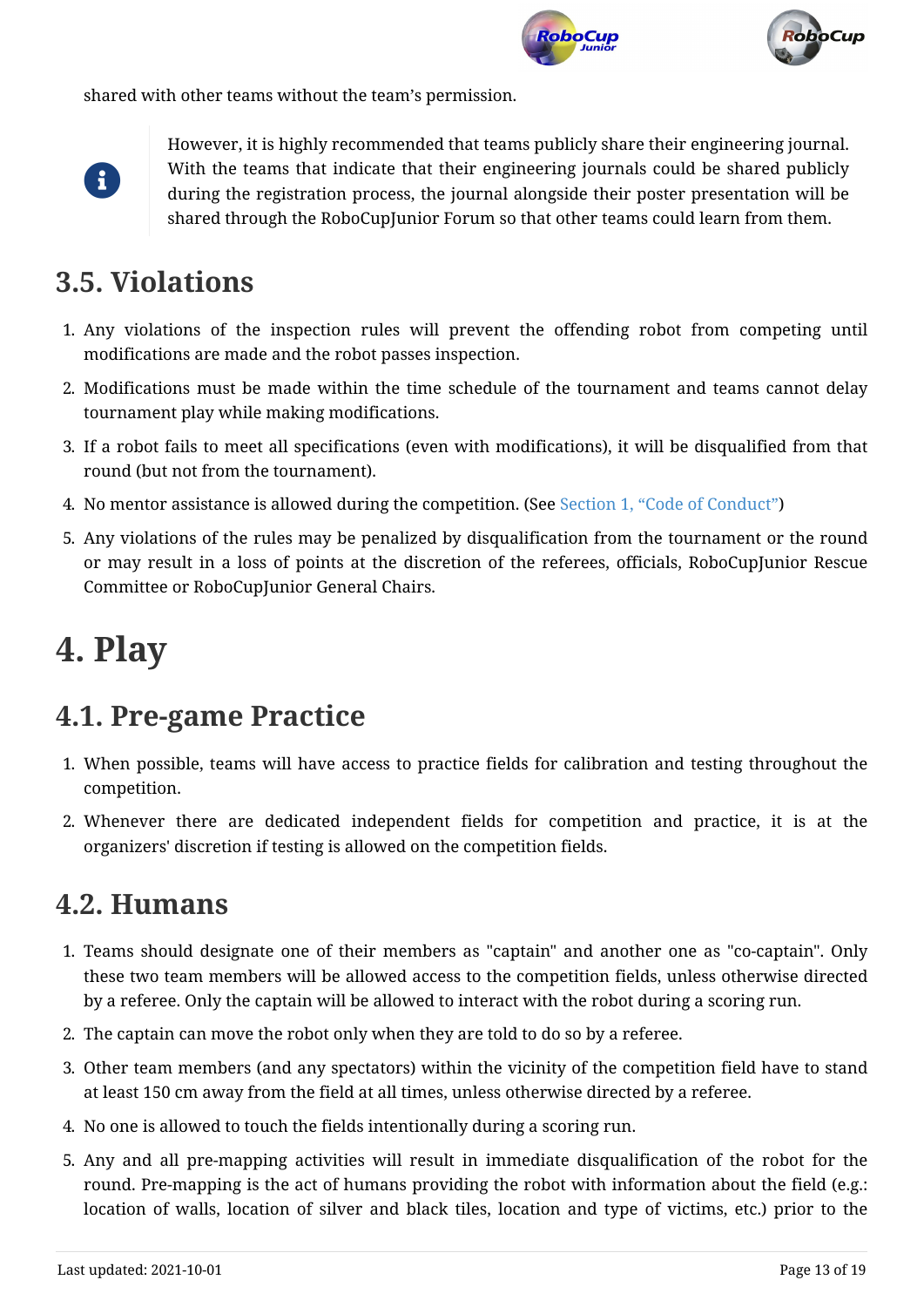



game.

#### <span id="page-13-0"></span>**4.3. Start of Game**

- 1. Each team has a maximum of 8 minutes for a game. The game includes the time for calibration and the scoring run.
- 2. Calibration is defined as the taking of sensor readings and modifying a robot's program to accommodate such sensor readings. Calibration does not count as pre-mapping.
- 3. The scoring run is defined as the time when the robot is moving autonomously to navigate the field, and the referee will record the scores.
- 4. A game begins at the scheduled starting time whether or not the team is present or ready. Start times will be posted around the venue.
- 5. Once the game has begun, the robot is not permitted to leave the competition area.
- 6. Teams may calibrate their robot in as many locations as desired on the field, but the clock will continue to run. Robots are not permitted to move on their own while calibrating.
- 7. Before a scoring run begins, the referee will roll a standard 6-sided dice or with another method of randomization set by the organizers to determine the location of the black and silver tiles. The position of the black and silver tiles will not be revealed to the team until they are ready to start a scoring run (see [4.3.11\)](#page-13-2). Referees will ensure the combination of black tile placements in a field layout is 'solvable' before a robot begins a scoring run.
- 8. Before a scoring run begins the referee can change any walls of the field, (see [2.3.6](#page-7-1)).
- 9. Once a team is ready to start a scoring run, they must notify the referee. To begin a scoring run, the robot is placed on the start tile of the course as indicated by the referee. Once a scoring run has begun, no more calibration is permitted, including changing of code/code selection.
- 10. Teams may choose not to calibrate the robot and instead immediately start the scoring run.
- <span id="page-13-2"></span>11. Once the robot starts moving as the scoring run begins, a referee will place the black and silver tiles.

## <span id="page-13-1"></span>**4.4. Scoring Run**

- 1. Modifying the robot during a scoring run is prohibited, which includes remounting parts that have fallen off.
- 2. Any parts that the robot loses intentionally or unintentionally will be left in the field until the game is over. Team members and referees are not allowed to move or remove parts from the field during a scoring run.
- 3. Teams are not allowed to give their robot any advance information about the field. A robot is supposed to recognize the field elements by itself.
- <span id="page-13-3"></span>4. A "visited tile" means that more than half of the robot is inside the tile when looking from above.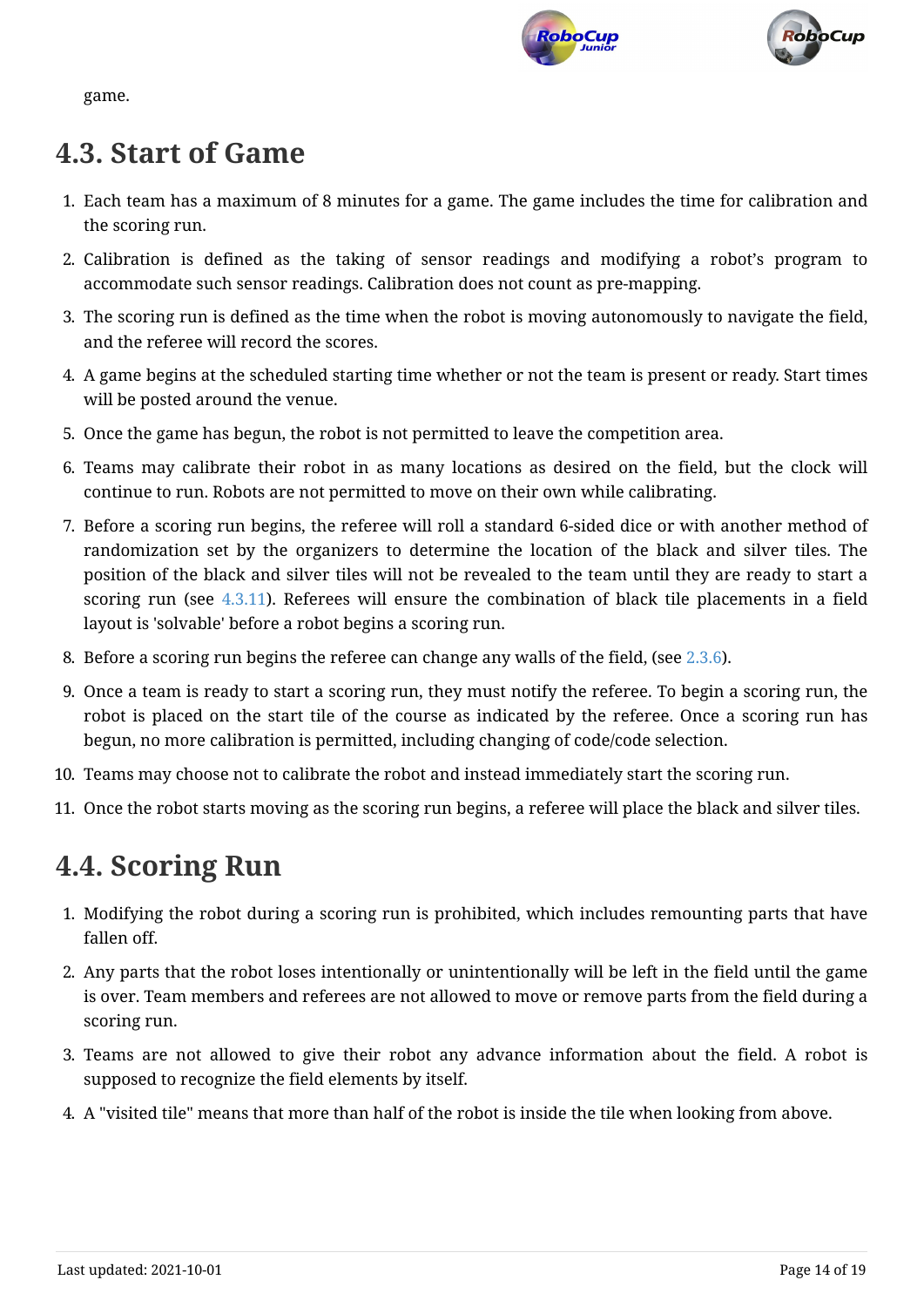



## <span id="page-14-0"></span>**4.5. Lack of Progress**

- 1. A lack of progress occurs when:
	- a. the team captain declares a lack of progress.
	- b. a robot visited the black tile. See definition of visited tile on [4.4.4](#page-13-3).
	- c. a robot damages the field.
	- d. a team member touches the field or their robot without permission from a referee.
- 2. In the event of a lack of progress, the robot must return to the last visited checkpoint (or the start tile if never reached a checkpoint). The robot can be installed in any direction. For the definition of the visited tile (see [4.4.4\)](#page-13-3).
- 3. After a lack of progress, the team must reset the robot by using a switch of button located in a clearly visible location by the referee (see [3.2.10](#page-11-2)).

## <span id="page-14-1"></span>**4.6. Scoring**

- <span id="page-14-2"></span>1. To successfully identify a victim, the robot must stop within 15 cm a victim and blink an indicator which is visible to the referee for the full 5 seconds whils being stationary.
- 2. Points are rewarded for each Successful Victim Identification in the field.
	- a. For victims located on a tile adjacent to a linear wall (even diagonally), i.e. all victims at the 6 tiles around a linear wall.
		- i. For heated and visual victims: 10 points
		- ii. For coloured victims: 5 points
	- b. On other walls (i.e.: floating walls)
		- i. For heated and visual victims: 30 points
		- ii. For coloured victims: 15 points



**Heated and visual victim score** 

**Coloured victim score**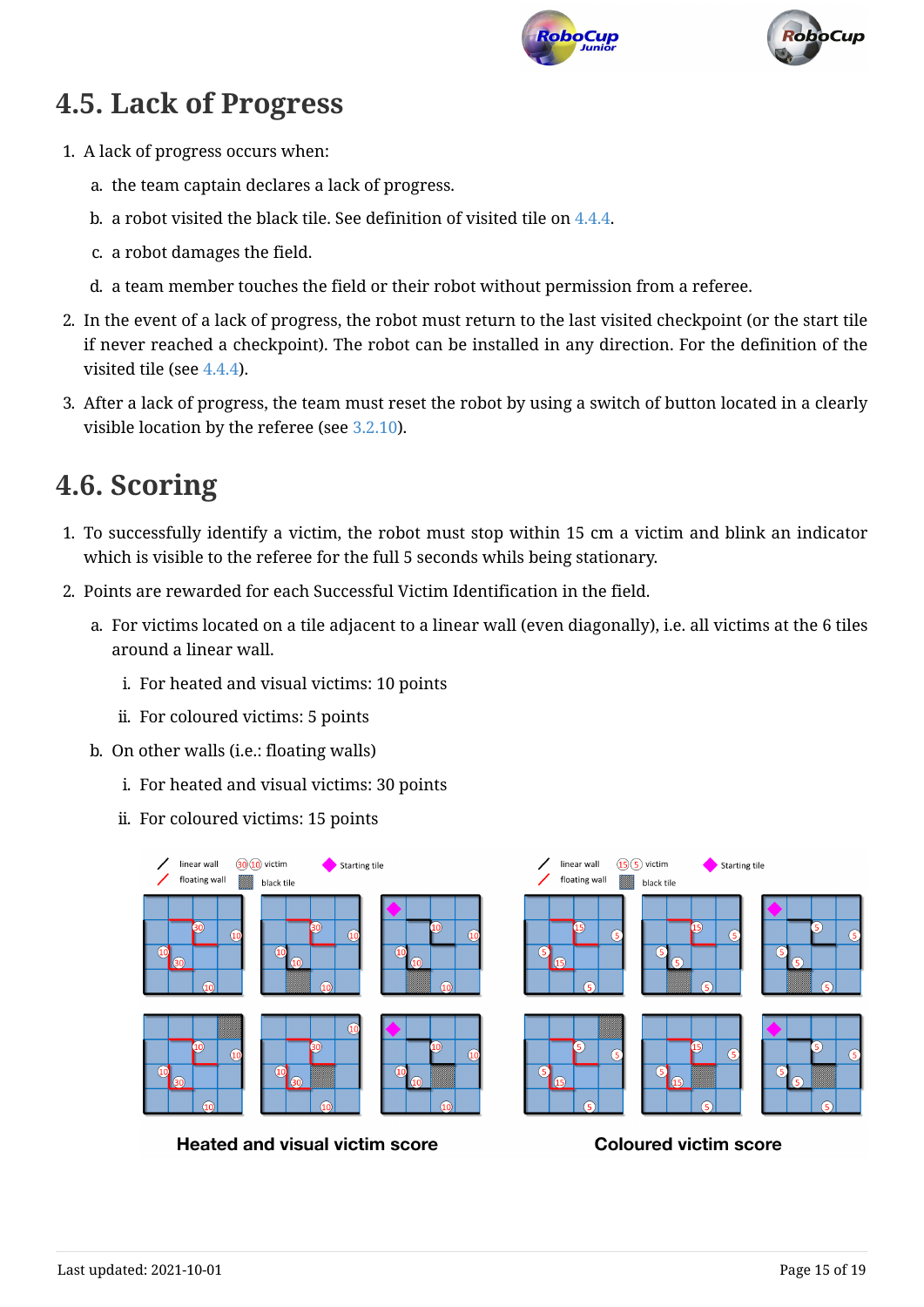





Some of the victims on the floating wall are worth 10 points / 5 points. This is because 10 points / 5 points victims are on a tile near a linear wall. The colour in the figure is for illustration only. The field designer must keep in mind this rule when deciding on the location of the black and silver tiles, which can be changed during the run via a dice roll; in order to keep the maximum score consistent.

- 3. To successfully deploy a rescue kit, a robot must deploy a rescue kit completely within 15 cm of the victim. The deployment point is determined by the location of the rescue kit when the robot moves completely out of the 15 cm boundary of the victim.
- 4. 10 points are awarded per successful rescue kit deployment. The following amount of rescue kits points can be scored:
	- a. Heated victims: one rescue kit per victim. (Maximum points for rescue kit deployment per victim: 10 points.)
	- b. Visual victims:
		- i. Harmed (H): three rescue kits per victim. (Maximum points for rescue kit deployment per victim: 30 points.)
		- ii. Stable (S): two rescue kits per victim. (Maximum points for rescue kit deployment per victim: 20 points.)
		- iii. Unharmed (U): zero rescue kit per victim.
	- c. Coloured victims:
		- i. Red: one rescue kit per victim. (Maximum points for rescue kit deployment per victim: 10 points.)
		- ii. Yellow: one rescue kit per victim. (Maximum points for rescue kit deployment per victim: 10 points.)
		- iii. Green: zero rescue kits per victim.
- 5. Reliability Bonus = the number of 'successful victim identification'  $\times$  10 + the number of 'successful rescue deployment'  $\times$  10, minus the number of 'Lack of Progress'  $\times$  10. However, Reliability Bonus score can only be reduced to the minimum of 0 points.
- 6. Successful Speed Bump Crossing. For each tile with speed bumps passed, a robot is awarded 5 points.
- 7. Successful Up or Down Ramp Navigation. A robot is awarded 10 points for a successfully navigating up or down a ramp (i.e.: the robot can score a maximum of 10 points per ramp). The robot has successfully navigated through the ramp when it moves from the bottom to the top tile (or viceversa) and is completely within the horizontal tile without toppling over.
- 8. Successful Stair Navigation. A robot is awarded 5 points for navigating a set of stairs in either direction (i.e.: the robot can score a maximum of 5 points per a set of stairs). A successful navigation means the robot moves from the bottom tile on one side of the stairs to the top tile and then onto the bottom tile on the other side of the stairs without assistance.
- 9. Successful Checkpoint Navigation. A robot is awarded 10 points for each visited checkpoint. Refer to [4.4.4](#page-13-3) for definition of visited tile.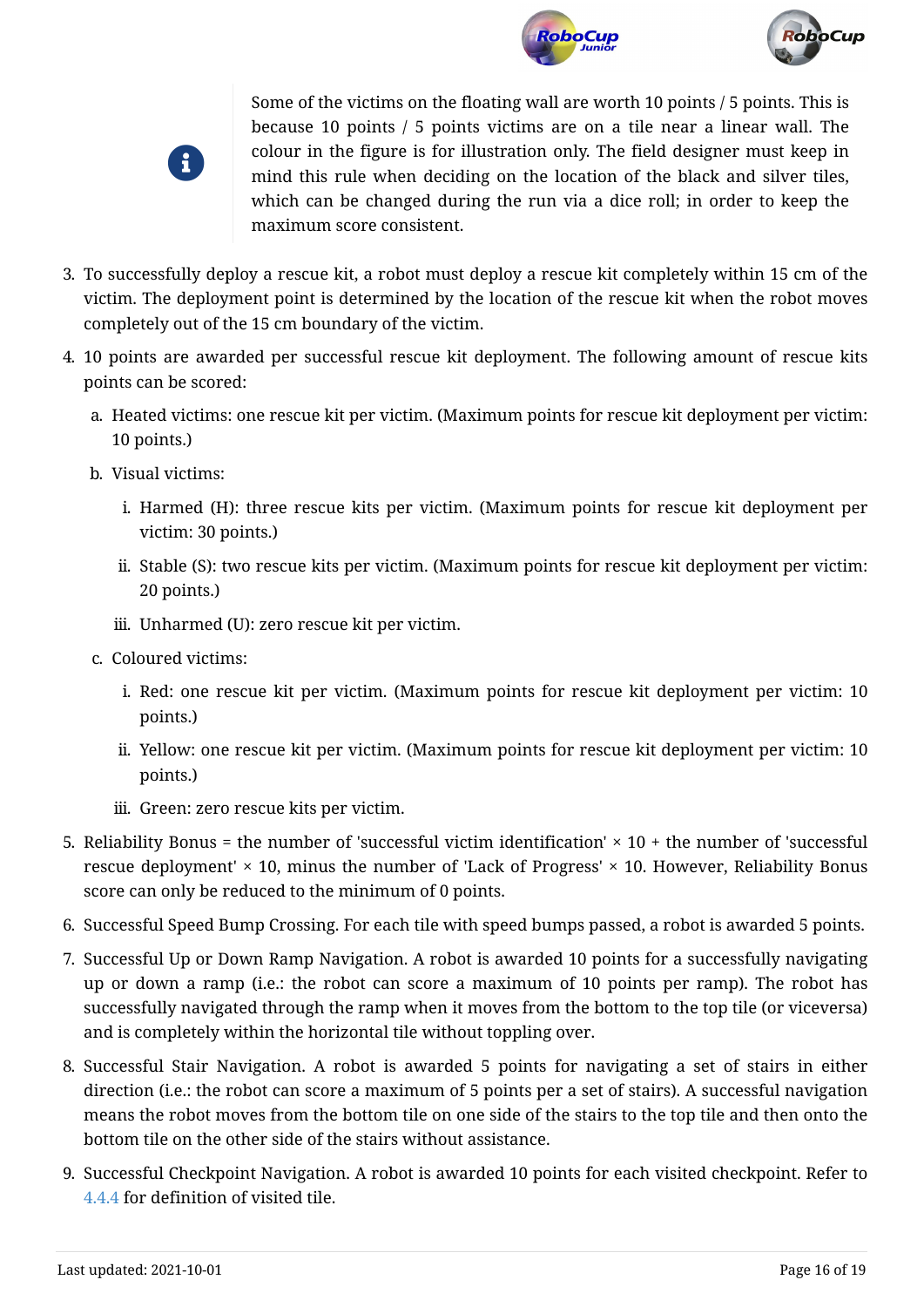



- 10. Successful Exit Bonus. A robot is awarded 10 points for each victim successfully identified (see [4.6.1](#page-14-2)). The "exit bonus" condition is satisfied when the robot returns to the starting tile, stays there for at least 10 seconds to complete the scoring run.
- 11. Ties at the end. Ties in scoring will be resolved based on the time each robot took to complete the run.
- 12. No duplicate rewards. For example, if a robot successfully crosses a tile with speed bumps multiple times, only one successful speed bump crossing will be rewarded per tile. The same result applies to all other scoring rules.
- 13. Misidentification. If a robot identifies a victim through methods outlined in [4.6.1](#page-14-2) but is outside the 15 cm radius of any victim, 5 points will be deducted. This doesn't apply to delivering the incorrect number of rescue kits to victims. The total points will never go below zero points.

## <span id="page-16-0"></span>**4.7. End of Game**

- 1. A team may elect to stop the game early at any time. In this case, the team captain must indicate to the referee the team's desire to terminate the game. The team will be awarded all points earned up to the call for the end of the game. The referee will stop the time at the end of game which will be recorded as the game time.
- 2. The game ends when:
	- a. the 8 minutes of allowed game time expires
	- b. the team captain calls end of game
	- c. the robot returns to the start tile and is awarded the exit bonus

# <span id="page-16-1"></span>**5. Open Technical Evaluation**

# <span id="page-16-2"></span>**5.1. Description**

- 1. Your technical innovation will be evaluated during a dedicated time frame. All teams need to prepare for an open display during this time frame.
- 2. Judges will circulate and interact with the teams. The Open Technical Evaluation is intended to be a casual conversation with a "question and answer" atmosphere.
- 3. The main objective of the Open Technical Evaluation is to emphasize the ingenuity of innovation. Being innovative may mean technical advances as compared to the existing knowledge, or an out-ofthe-ordinary, simple but clever, solution to existing tasks.

## <span id="page-16-3"></span>**5.2. Evaluation Aspects**

- 1. A standardized rubric system will be used focusing on:
	- creativity
	- cleverness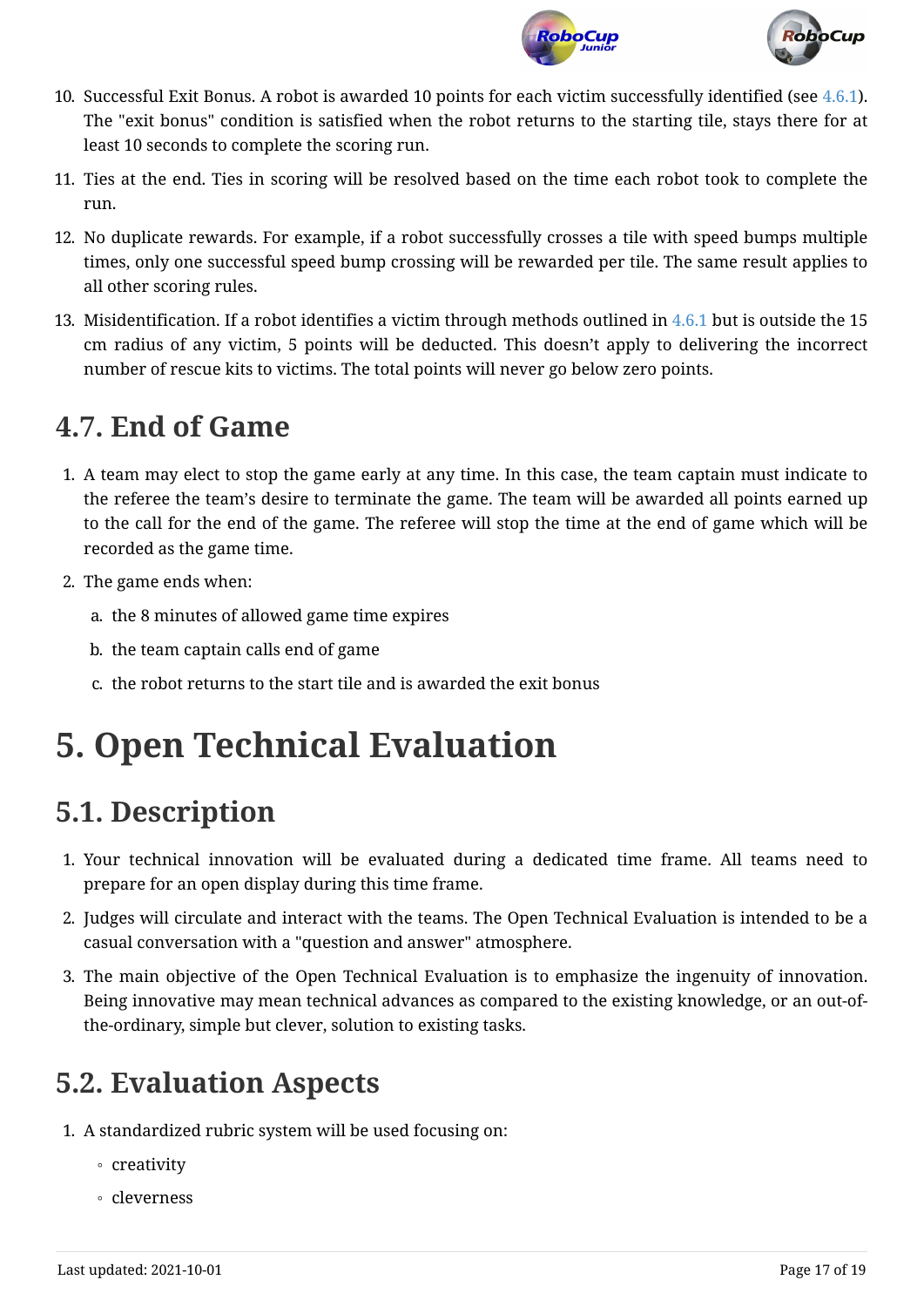



- simplicity
- functionality
- 2. Your "work" can include (but is not limited to) one of the following aspects:
	- creation of your own sensor instead of a pre-built sensor
	- creation of a "sensor module" which is comprised of various electronics resulting in a selfcontained module to provide a certain functionality
	- creation of a mechanical invention which is functional, but out of the ordinary
	- creation of a new software algorithm to a solution
- 3. Teams must provide documents that explain their work. Each invention must be supported by concise but clear documentation. The documents must show precise steps towards the creation of the invention.
- 4. Documents must include one poster and one engineering journal. Teams should be prepared to explain their work.
- 5. Engineering Journals should demonstrate your best practices in the development process.
- 6. The poster should include name of team, country, league, robot description, robot capabilities, controller and programming language used, sensors included, method of construction, time used for development, cost of materials and awards won by the team in its country, etc.

## <span id="page-17-0"></span>**5.3. Sharing**

- 1. Teams are encouraged to review other's posters and presentations.
- 2. Teams awarded with certificates are required to post their documents and presentation online when asked by the RoboCupJunior Rescue Committee.

# <span id="page-17-1"></span>**6. Conflict Resolution**

## <span id="page-17-2"></span>**6.1. Referee and Referee Assistant**

- 1. All decisions during game play are made by the referee or the referee assistant, who are in charge of the field, persons and objects surrounding them.
- 2. During game play, the decisions made by the referee and/or the referee assistant are final.
- 3. At conclusion of game play, the referee will ask the captain to sign the score sheet. Captains will be given a maximum of 1 minute to review the score sheet and sign it. By signing the score sheet, the captain accepts the final score on behalf of the entire team. In case of further clarification, the team captain should write their comments on the score sheet and sign it.

# <span id="page-17-3"></span>**6.2. Rule Clarification**

1. If any rule clarification is needed, please contact the [International RoboCupJunior Rescue Committee](https://junior.robocup.org/community/)